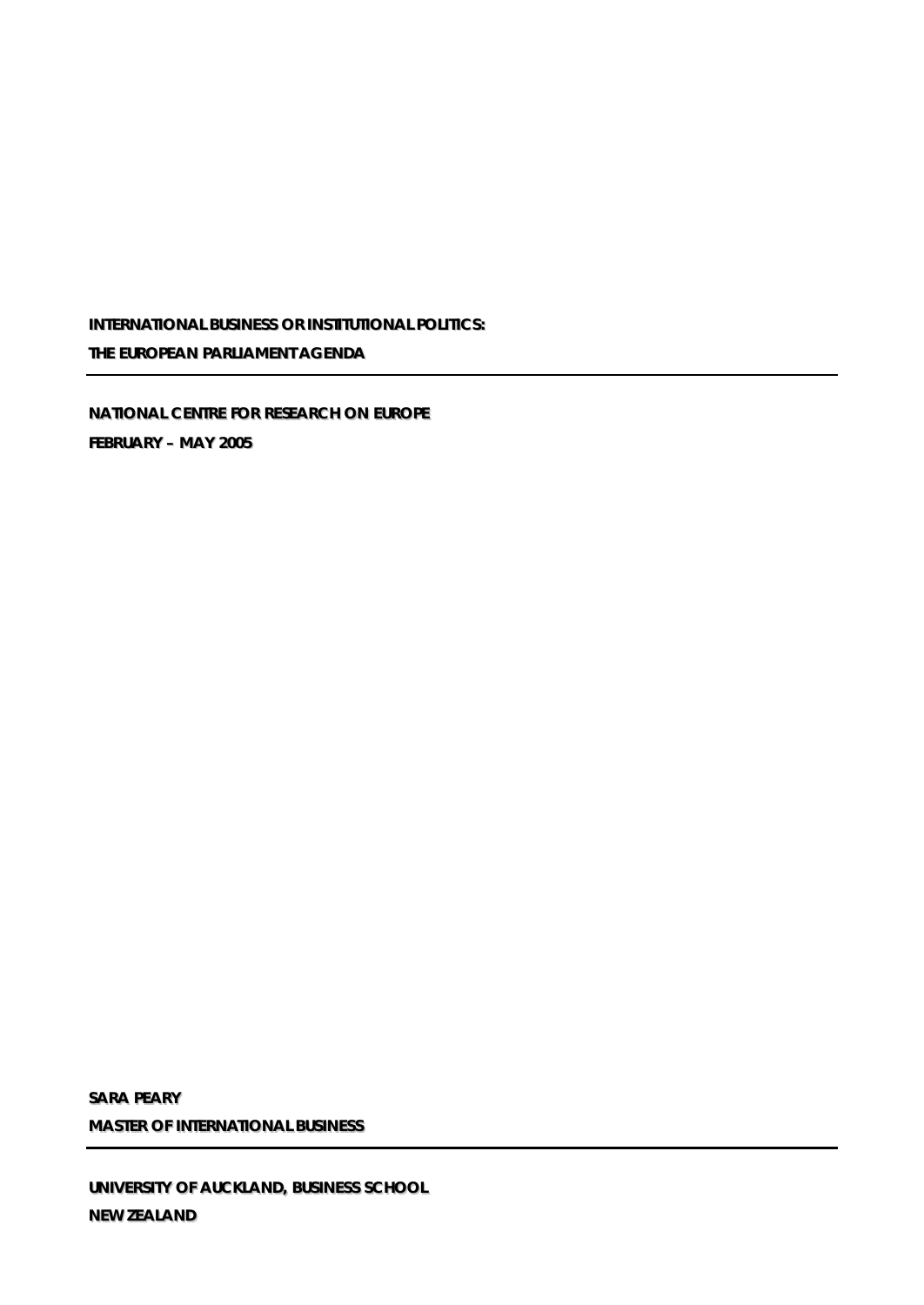# **I. INTRODUCTION**

The prospect of working at an international policy level in the European Union for a Californian, much less a New Zealand businesswoman can be daunting. Of course, I am both. However, let not the weight of these two islands far off in the Pacific dissuade you. On a policy making level, New Zealand often plays far above its weight in the international arena. Vigorous in free trade negotiations ranging from the US to China, responsive in foreign aid, proactive in establishing educational and research based links, known globally as an environmentally responsible developed nation, and exporting more dairy products than any other nation worldwide; New Zealand is increasingly connecting itself on an international scale. With these foundations in mind, I set out to become the first American-born, New Zealand businesswoman to be assigned by the National Centre for Research on Europe to work in the European Parliament. My ambitions were clear: to experience first-hand the dynamic inner workings of the largest multinational government institution in the world and to position myself on a European-focused global scale in the world of corporate strategy and sustainable development. When examining the various European institutions, the Parliament (as the only directly elected institutional body) stands out as uniquely democratic and arguably the closest of the EU institutions in proximity to transparency and perhaps the foundations of sustainability and social responsibility; thus, making the European Parliament an ideal destination to base my approach to international business the "European way" via institutional politics.

As Jeffery McNeill and Lucy Cassels noted in their reports on the European Parliament, the nature of working in the Parliament can vary significantly based on personal and professional background, as well as the framework laid out by the Member of European Parliament one may be involved with. Accordingly, it should come as no surprise that my experience in the European Parliament encompassed vast differences to those New Zealander's who went before me. To some extent my time in the Parliament was characterized by my own political expectations and business experience. Nevertheless, I attribute even more of the richness and rel evance of my experience to the gracious flexibility and encouragement of Neil Parish, MEP whose office I was very fortunate to work with.

Approaching the National Centre for Research on Europe and the European Parliament from an international business background gave me a range of understanding and expectations of the environment of the EU. Having had a solid academic background in the competitive business environment of Europe, through the University of Auckland Business School's Master of International Business Programme, I was well informed of the unique legislative processes of the European Union and its institutions. Secondly, I was approaching the Parliament with significant professional experience in the realm of US policy-makers, which operate quite differently to their European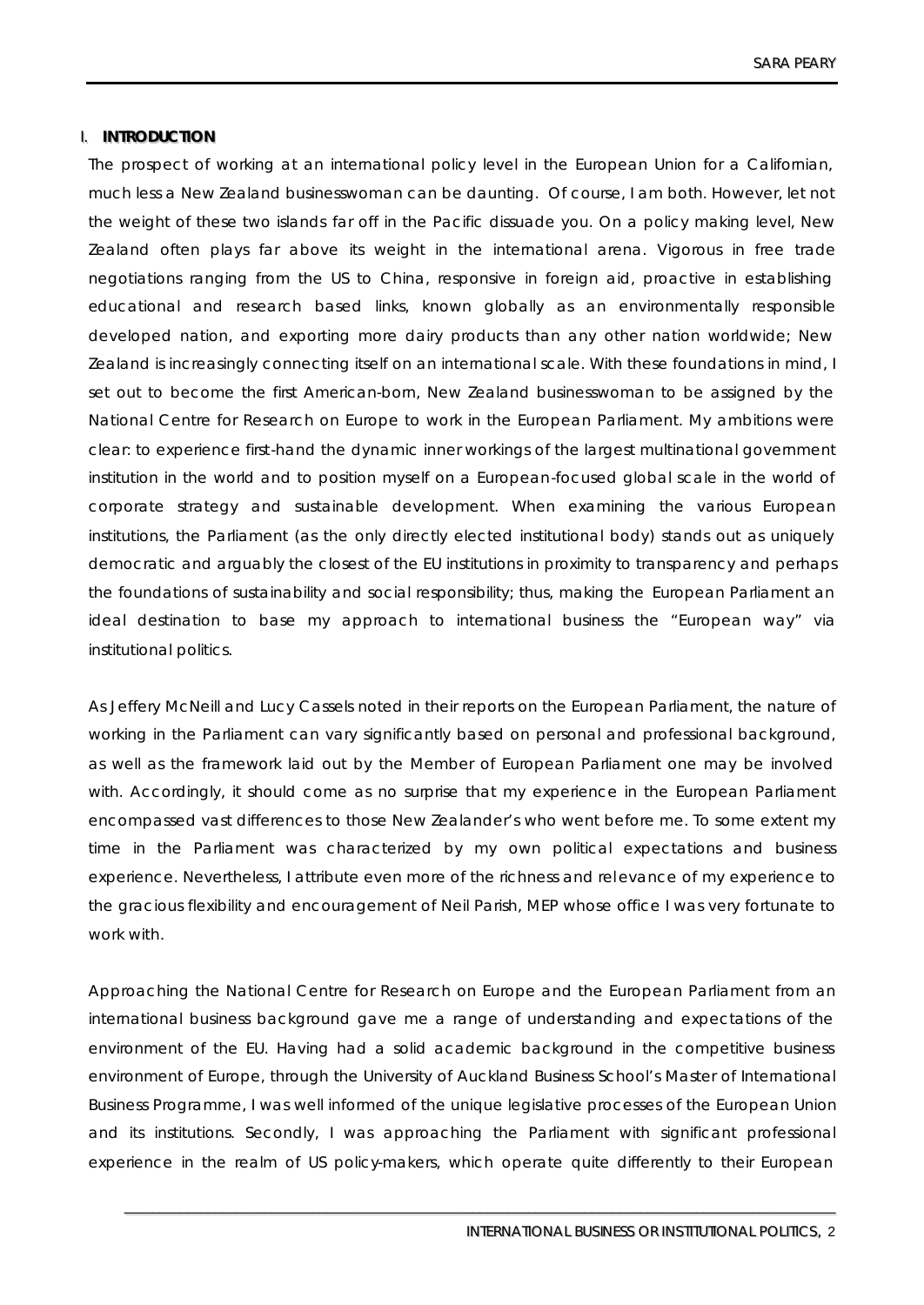counterparts. It was this background and a great desire to experience and influence the European business and political environment, which lead me to the steps of the European Parliament in Brussels.

I take the time to explain my atypical background as a New Zealander in order to demonstrate to those kiwis that may be interested, albeit hesitant, that nothing is impossible. Regardless of the status quo, the ambitions of the National Centre for Research on Europe to further facilitate research and relations between New Zealand and the European Union can be achieved through a variety of backgrounds, races, interests and experiences. As a Californian-New Zealander, with a strong business focus I am only one of the many potential faces of the NCRE at the EU. I must say my accent did throw a few Europeans for a curve at first, but representing the diversity of New Zealand was quickly embraced in such a diverse environment as the European Parliament. I write this report with intentions to motivate, encourage and interest more New Zealanders to be ambitious in pursuing and facilitating a presence in the European Parliament as well as in the European business arena. Inevitably, the future of European business and politics reaches far beyond its own geographical borders, increasingly impacting global society, policy-making and the international business environment, making its relevance to New Zealand especially important in the years to come.

In addition I write this candid report to reiterate my appreciation to Martin Holland and Nicholas Mason and the NCRE, Dr. Maureen Benson-Rea at the University of Auckland Business School, Chargé d'Affaires Maurice Maxwell and the European Commission, Ambassador Wade Armstrong, Janet Lowe, and Stephen Payton and the New Zealand Embassy in Brussels, Fiona Cooper at Fonterra and most of all Neil Parish, MEP and William Surman for their gracious facilitation, accommodation and encouragement of my ambitions into their world of the European Parliament.

### **II. MOTIVATION EUROPEAN BUSINESS AND POLITICS**

As mentioned above, my ambitions for entering the world of the European Parliament were twofold. Primarily, to experience the dynamic inner workings of the largest multinational government institution in the world as well as to position myself on a European-focused global scale in the world of corporate strategy and sustainable development. Some may question the relevance of my selected title, "International Business or Institutional Politics: The European Union Agenda". To defend such an approach, not only to this report, but even more so to my work in the European Parliament as a whole, I would like to briefly touch on the debate to which I have alluded.

Within my academic experience in the post-graduate world of international business I have continually distinguished a key theme of business from a global and regional approach: Business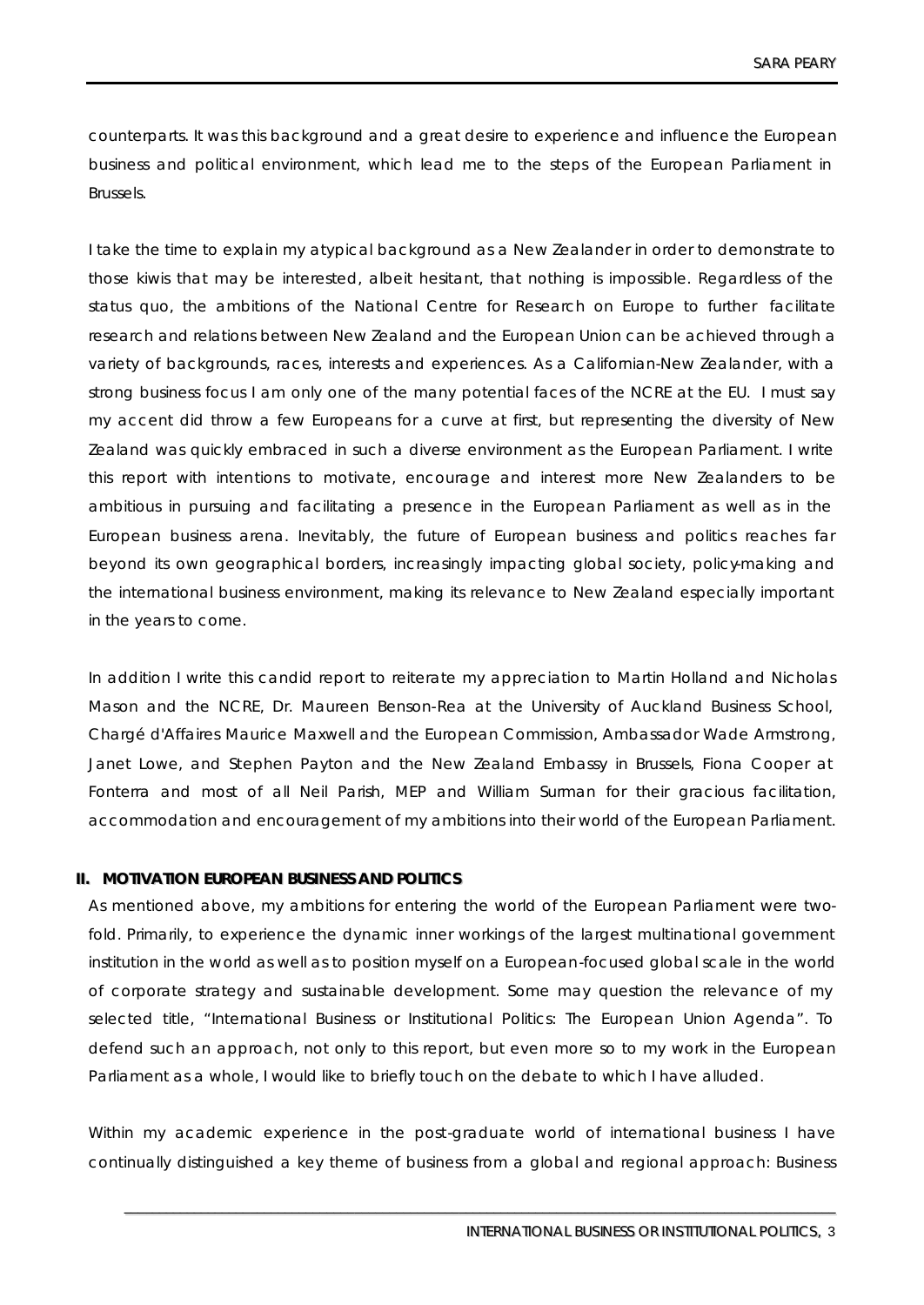does not stand-alone. More specifically, whether in New Zealand or El Salvador, India or China, the United States, or the European Union, business is either affected by or affects its stakeholders, institutional policy-makers. Evidence of these affects can be found in recent Doha Round World Trade Organisation negotiations or seen throughout a range of tariff and non-tariff barriers, trade subsidies, quotas, regulatory restrictions, technical barriers, and photo-sanitary specifications worldwide. These clashes of international business and institutional politics can cost billions, harm domestic industry, and even the global economy as a whole. This list is by no means exhaustive, neither is this report the appropriate place to develop this debate, but suffice it to say, business and politics are highly influential to each other on a progressively global scale. The established debate on globalisation furthers this point on both cultural and economic terms. It is also important to note that the relationship between business and politics differs greatly across regional and national boundaries. Anyone can tell you business is a heavyweight in the realm of US government. However, the nature of business in the European Union has been developing quite differently. I would argue the EU has the essence of the "top-down" approach of management, i.e. The EU makes policies and legislation and hands it down to businesses, which must deal with it. Conversely, the US political approach, which is often criticized for heavy business influence, operates from the "bottom-up" with businesses lobbying up to government for their policy preferences. Entering the democratic centre of the European Union, I sought to further understand the influences and interactions of international businesses and institutional politics.

### **III.** OFFICE OF NEIL PARISH, MEP

As a New Zealander, the Office of UK Conservative Member of Parliament, Neil Parish, was an excellent place to be situated. Neil Parish could easily be considered a seasoned member of the European Parliament, having served as a Conservative representative for the South West of England since 1999. Notably he is the Chair of the Australia-New Zealand Delegation and an active member of the Committee on Agriculture and Rural Development, Committee on Environment, Public Health and Consumer policy as well as Vice President of the Animal Welfare Inter-group, Deputy Chief WHIP for the UK Conservatives, and Conservative Party Spokesman on Agriculture and Fisheries. As an active member of so many parliamentary committees, the Office of Neil Parish, MEP was a vibrant place to be based. Not a day passed with out taking part h a variety of meetings with committee members and key industry NGOS, as well as discussions and debates on amendments and integral interactions with his UK constituents.

Managed by William Surman, an adventurously proficient and organized office manager and political assistant, the Office of Neil Parish usually works like clockwork. Hundreds of emails and letters from constituents being at the top of the priority list, Neil Parish exemplifies the role as a true representative of his people in the southwest of England. As a farm owner, and family man, Neil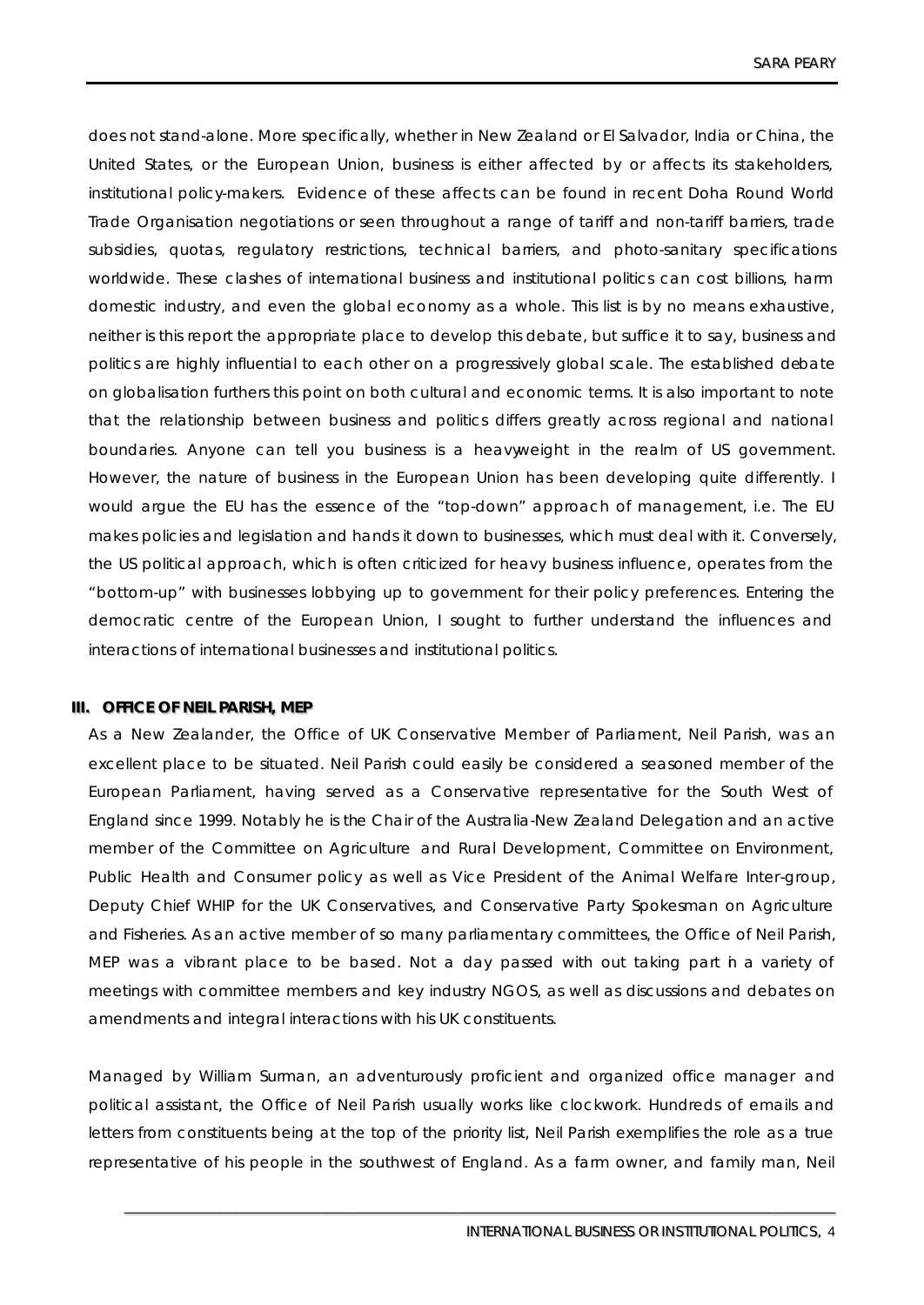Parish is incredibly down to earth, yet well versed and charismatic whether entertaining an audience of 800 Members of the European Parliament in a Strasbourg plenary session or 20 young farmers from the Southwest on a tour of the "European Capital" in Brussels.

As Members of the European Parliament maintain extensive freedom in the management and staffing of their offices, each MEP's domain is a diverse place, with anywhere from none to a collection of staff members including interns, assistants, press secretaries, and political liaisons in Brussels, and active offices back in their home country to manage their local affairs. The office of Neil Parish was quite unique with William Surman managing nearly all of the continental affairs of this active MEP. Understandably, Mr. Surman is a very diligent and meticulous manager and political assistant, regularly setting a standard as the first to arrive in the Parliament in the morning at about 8am, and one of the last to leave in the evening, usually about 7-8pm. To single-handedly manage the continental side of political affairs of an MEP, takes time, commitment, and an indepth grasp of the affairs of this evolving institution. While in Brussels, I joined in on these motivating working hours, which surprisingly pass quickly with the variety of meetings, conversations and business in the parliament. Through regular press releases, media interviews, legislative amendments, conferences, and campaigns, the Office of Neil Parish extended a great deal of flexibility and encouragement to me to utilize the stature and resources of the Parliament to expand my involvement and aid the research needs of my Masters of International Business Degree. In particular I was given the liberty to be included in any business, or venture off to any committee, which sparked my interest, and there were many. It is for this flexibility and encouragement of the Parish Office that I am truly thankful, for it shaped the richness and relevance of my experience in the European Parliament.

### **IIV.. MY RESEARCH AND IINVOLVEMENT**

I am extremely appreciative of the range of committees and organisations in which I was able to research and be involved in while working in the European Parliament. My research and involvement spanned both Neil Parish's focal groups of the Committee on Agriculture and Rural Development and the Australia-New Zealand Delegation as well as a variety of my own professional and personal interests including the Committee on International Trade, Committee on Industry, Research and Energy, Committee on Foreign Affairs, Delegations on the United States and Israel, a Conference on Trade and the Environment, Debates on Nuclear Energy, Sustainability, and Fair Trade. Within these areas my involvement ranged from attendance and reporting, to internal meetings and events, observation, recommendation, research, data gathering to networking and interviewing, and especially research for my thesis, which is discussed below (For those interested, I have included in the appendix a brief topical overview of some of the issues I faced in the above committees). Possibly the most valuable portions of my time in the EP were spent in Strasbourg by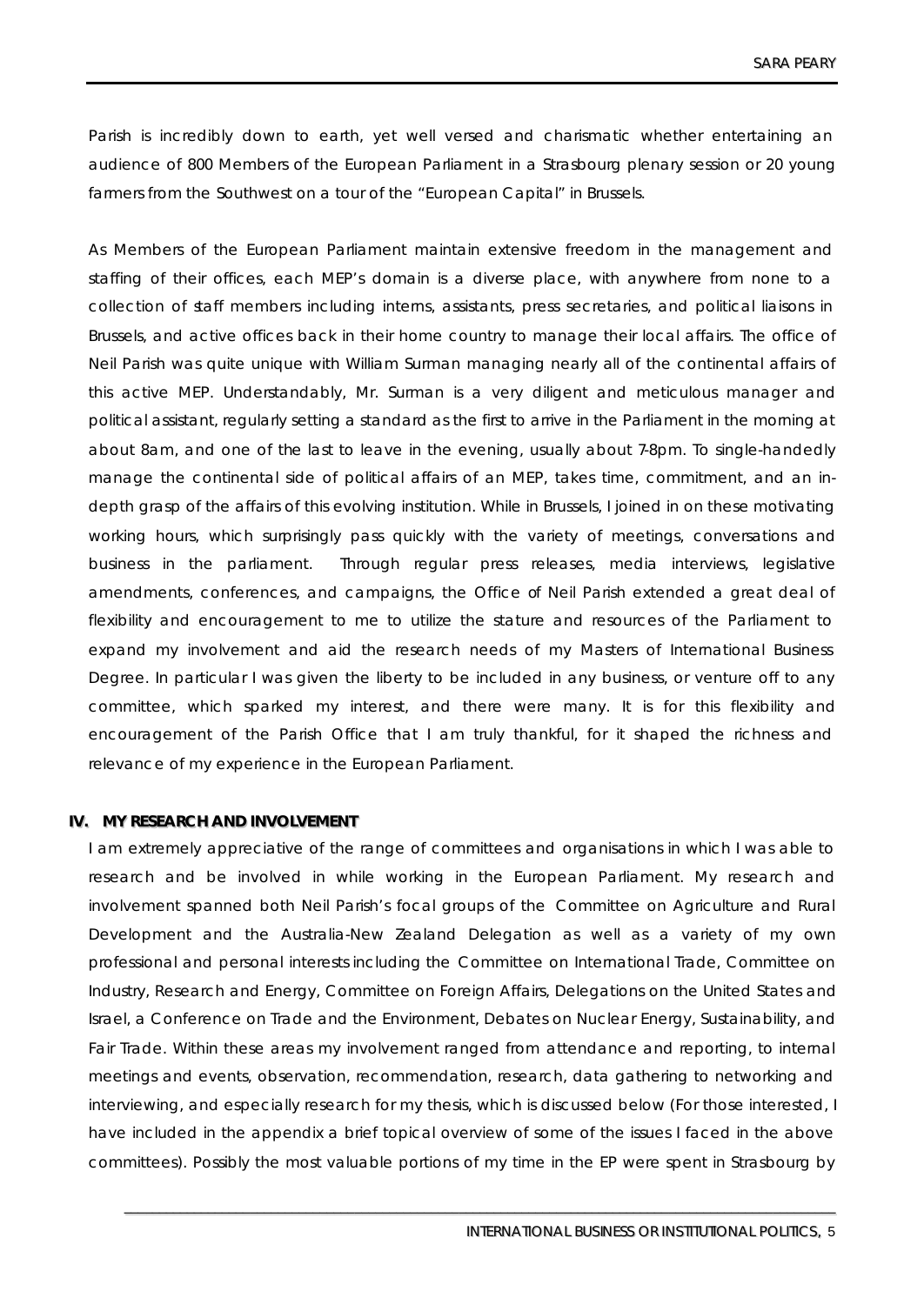the gracious support and funding of Neil Parish, where the majority of debates, and plenary sessions take place.

# **V. EUROPEAN UNION EMISSIONS TRADING SCHEME**

Anyone who has undertook the daunting task of writing a Masters or Doctoral thesis would likely agree, once you have narrowed down your topic, you are half way there. Thus, much of my time in the Parliament resulted in exploratory research in a number of areas relating to sustainable development, social corporate responsibility, and business strategy within the European Union. After a bulk of research, I was challenged by my supervisors to further develop research on the relevant and very new emerging debate on emissions trading legislation. The prospect of having the wealth of networks and information of the European Parliament at my disposal proved to be an especially unique and valuable means for directing my research. As mentioned previously, I had the exceptional opportunity to attend a variety of committee meetings, and debates on international business, trade and the environment. I was also briefly involved in Neil Parish's Own Initiative Report for the European Commission relating to renewable and alternative energy, and bio-fuels which are relevant to the international debate on sustainable business practices, and furthermore to global concerns of climate change. It was from these foundations that I was able to focus my research efforts on the area of climate change from a unique business perspective.

My time in the parliament perfectly coincided with the introduction of the largest multi-country, multi-sector greenhouse gas emissions trading scheme in the world. In January, 2005 the European Union's Emissions Trading Scheme (EU-ETS) went into force instigating the formation of an international emissions trading market, to manage the risks of climate change through economically sound market based mechanisms, partially derived from the United Nation's Kyoto Protocol. Various new businesses suddenly emerged across Europe and globally as precursors to and results of the EU-ETS, including carbon traders, carbon finance specialists, carbon management specialists, auditors and verifiers. This landmark European scheme has created the need for relevant research on the strategic and operational preparations of private sector firms for such an international emissions trading market. It was here that my business and political ambitions for working in the European Parliament met, as I saw an opportunity to further investigate the implications of international emissions trading markets and legislation on business strategy. Since my time in the European Parliament my research has expanded to encompass strategic business issues of climate change policy and emissions trading strategy in a number of other geographic regions, nevertheless it is because of my unique opportunity to access to the European Union and its resources and information that I was able to develop such a relevant thesis on this topic of emerging international importance.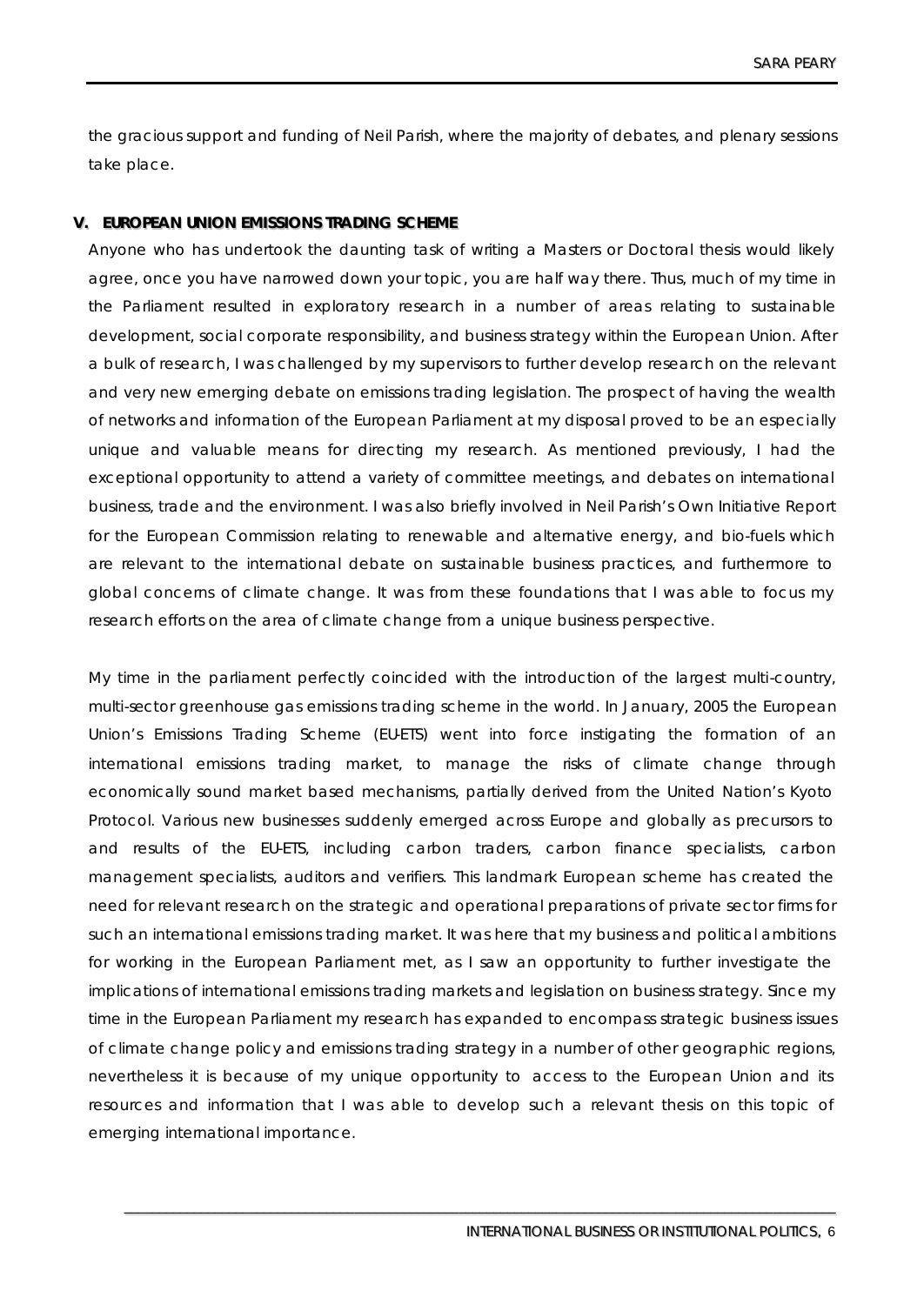# **VI. CONCLUSIONS**

While the nature of my work in the European Parliament was guided by my personal expectations and professional experience, as well as the gracious encouragement and flexibility of Neil Parish, MEP, I do believe there are a few characteristics of this institution, its diversity, complexity, and depth which, to a degree, would guide anyone stepping foot in the door. I believe it is important for anyone with ambitions to be involved in the Parliament to understand that this place is much more than a focal point of European policy, but it is a influencer of global business, culture, diversity and equality on a impressive scale.

In conclusion, I want to reiterate my encouragement to any New Zealander who may be considering applying to the National Centre for Research on Europe for a position in the European Parliament. The academic and professional experience of being involved in arguably the most historic multinational democratic government is well worth every sacrifice you may make to get there. And to those who may be planning their arrival, be ambitious, flexible and confident. Try to absorb and interpret everything, keep a journal, take notes. You were chosen to represent New Zealand for a reason, make the most out of that opportunity relationally, politically and professionally. It will not be handed to you; your experience, much like your future is shaped not only by the opportunities placed before you, but even more so by your own determination and attitude towards opinions, positions, policies and diversity you face. As our generation has witnessed the challenge of 25 countries of differences and diversity join together under one flag, one thing is clear: All things are possible to those who believe.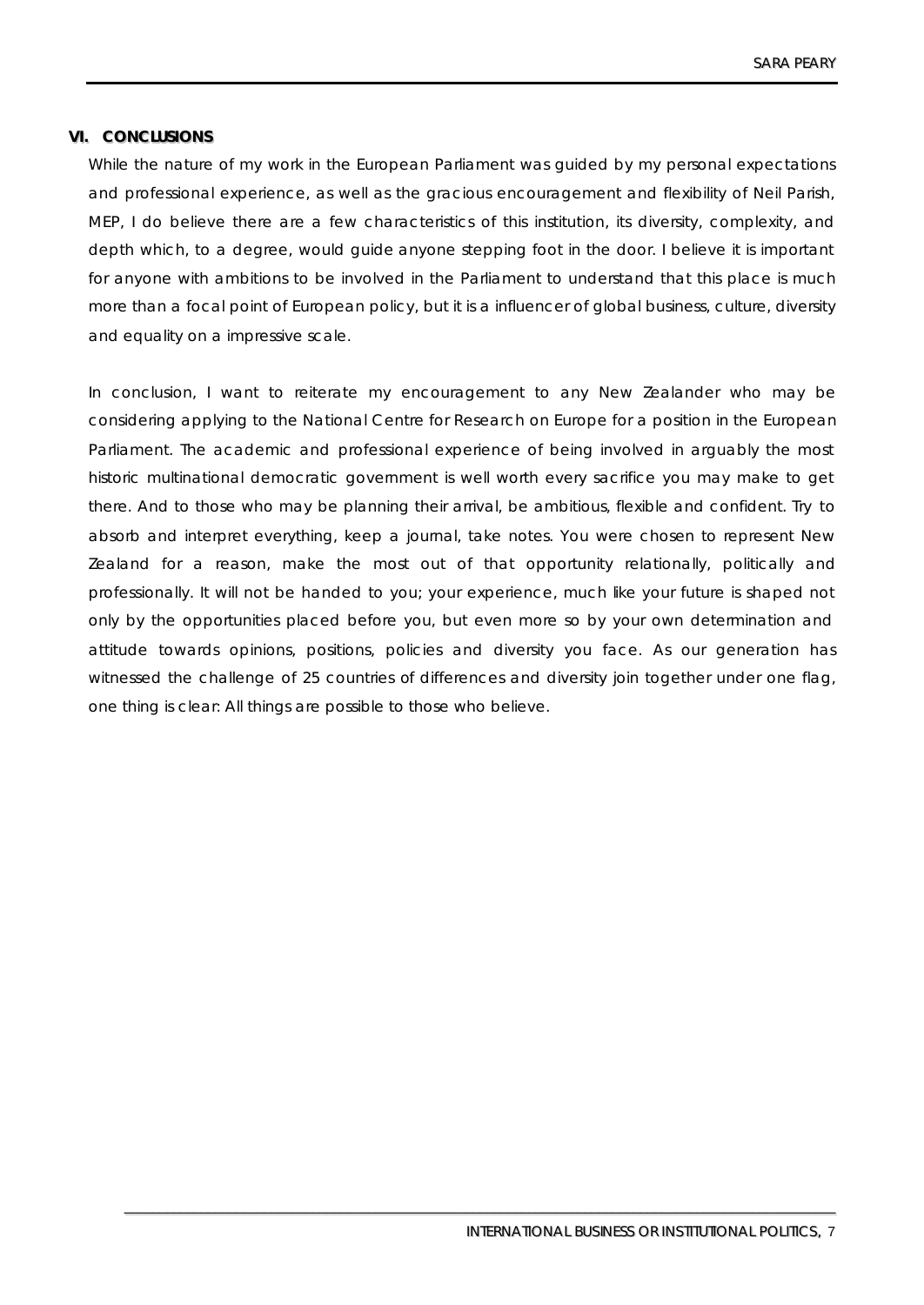# **VIIII.. ACKNOWLEDGEMENTS**

I would like to offer my sincere thanks to the many individuals and organisations that made this valuable experience possible. First, I would like to express my gratitude to those in New Zealand at the National Centre for Research on Europe to Director Martin Holland and Nicholas Mason, for their tireless work in arranging these opportunities, also to Dr. Maureen Benson-Rea at the University of Auckland Business School, for her advice and assistance in the application processes as well as her rigorous supervision of my research and to Chargé d'Affaires Maurice Maxwell and the European Commission for investing in relations with New Zealand. I would also like to thank the NCRE Business Advisory Board and especially Fiona Cooper and Fonterra for their funding and support.

To those in Brussels, I am indebted to the New Zealand Embassy in Brussels for their facilitation in not only in my placement, but also in welcoming me into their offices and homes during my time in Belgium. Especially to Ambassador Wade Armstrong, Janet Lowe, Stephen Payton and all the other staff who assisted in this excellent opportunity. Furthermore, I would like to thank the non-profit organisation, Youth With a Mission, Brussels, their staff and especially Directors Kevin and Nicki Colyer for providing me with access to such a positive community and central accommodation in Brussels. I would also like to thank the UK Conservatives and the EPP-ED in the Parliament for welcoming me into their work and lives, and especially my colleagues and friends Judith Crawford, Laura Jones, Jennifer Forrest, Timothy Williams and Helen Gale.

Most of all I would like to express my gratitude and admiration to Neil Parish, MEP and William Surman for their gracious facilitation, accommodation and encouragement of my ambitions into their world of the European Parliament. Finally, I am thankful to the European Union, for helping fund the growth of determined New Zealanders in a unique experiential and professional way.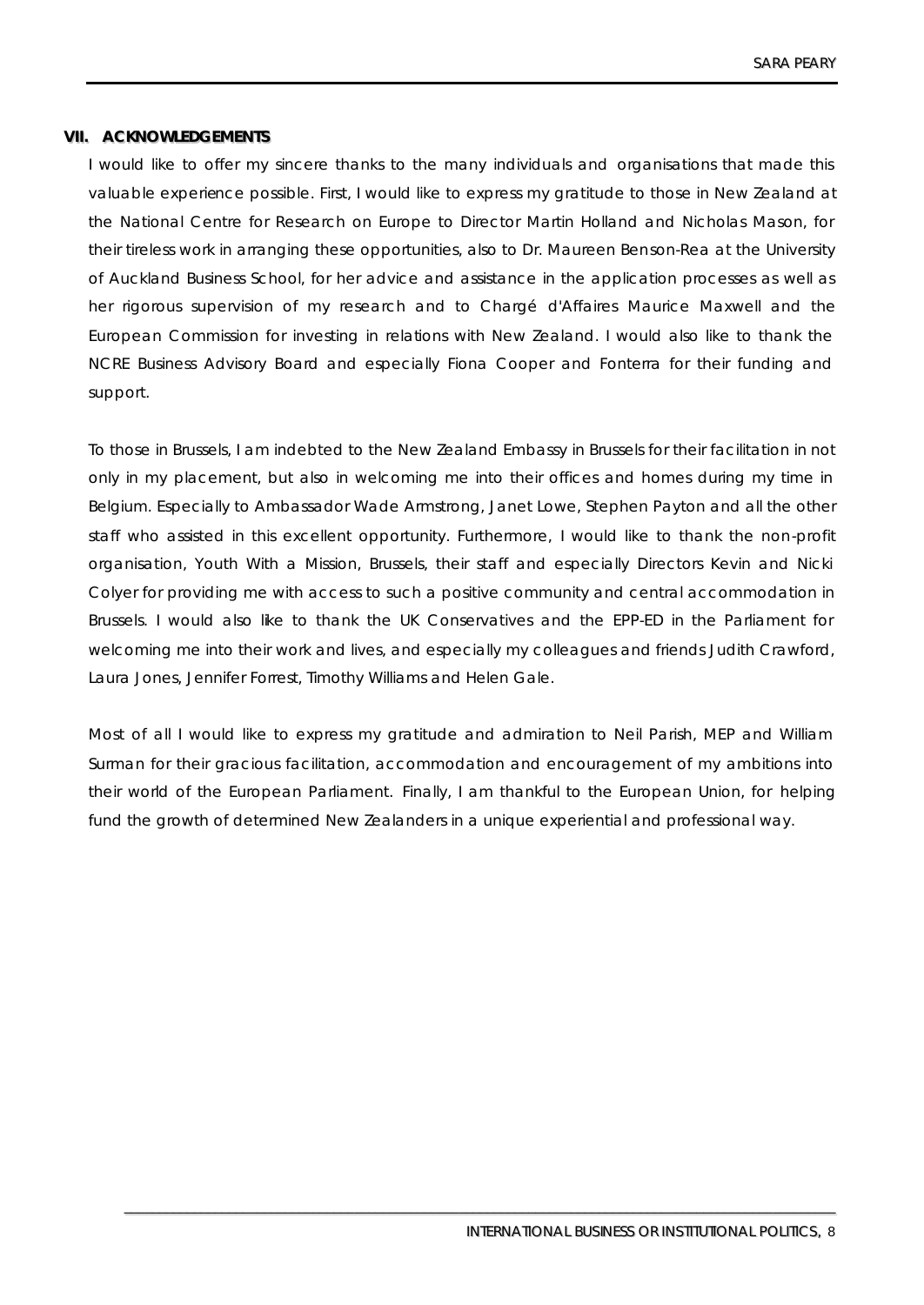# **APPENDIIX A**

## **AREAS OF RESEARCH AND IINVOLVEMENT**

This appendix gives a brief outline of some of the key issues going through Parliament, which I was involved in, attended or observed.

### **COMMITTEE ON AGRICULTURE AND RURAL DEVELOPMENT**

Reform of Sugar Regime June 2006

Own Initiative Report on Bio-fuels

- Due in December: Rapporteur Neil Parish
- Government Incentives for Bio-fuels investment
- Bio-ethanol blends for consumer vehicles
- Non-Food Crops, Alternative Land use, Bio-mass, Bio-crops

### **COMMIITTEE ON AGRIICULTURE AND RURAL DEVELOPMENT**

DOHA Round - CAP Reform

- Implementation began January 2005
- Phasing out of Production Subsidies
- Replaced with Single Farm payments based on area of Land and Environmental Compliance
- Campaign for Compassion in World Farming
- Live Export of Cattle

## **COMMIITTEE ON IINDUSTRY,, RESEARCH AND ENERGY**

Introduction of the EU Carbon Emissions Trading Scheme REACH Chemicals Directive

– Australia's Concerns: Metals and Mining Industries

## **COMMIITTEE ON IINTERNATIIONAL TRADE**

Transatlantic Relations – US Visit of President Bush to Brussels **NATO** Public Debate on US - EU Relations by the Heritage Foundation Bilateral Trade Issues

### **COMMIITTEE ON IINTERNATIIONAL TRADE**

Prospects for trade relations between the EU and China Gateway programs for SME's and Asia EU-Funded research centres (NCRE's) Report on Exploitation of Children in developing countries

#### **CONFERENCE ON TRADE AND THE ENVIIRONMENT**

"How to Avoid a Collision Course" April 7, 2005 WTO Agricultural Subsidies Need for collaboration between member states

– 25 Trade Experts

#### **CONFERENCE ON TRADE AND THE ENVIIRONMENT**

International Centre for Trade and Sustainable Development

– "Is implementing ecological concerns in the WTO protectionist? Kyoto and WTO

- Co-existing climate and trade rules
- Dispute settlements of Kyoto and WTO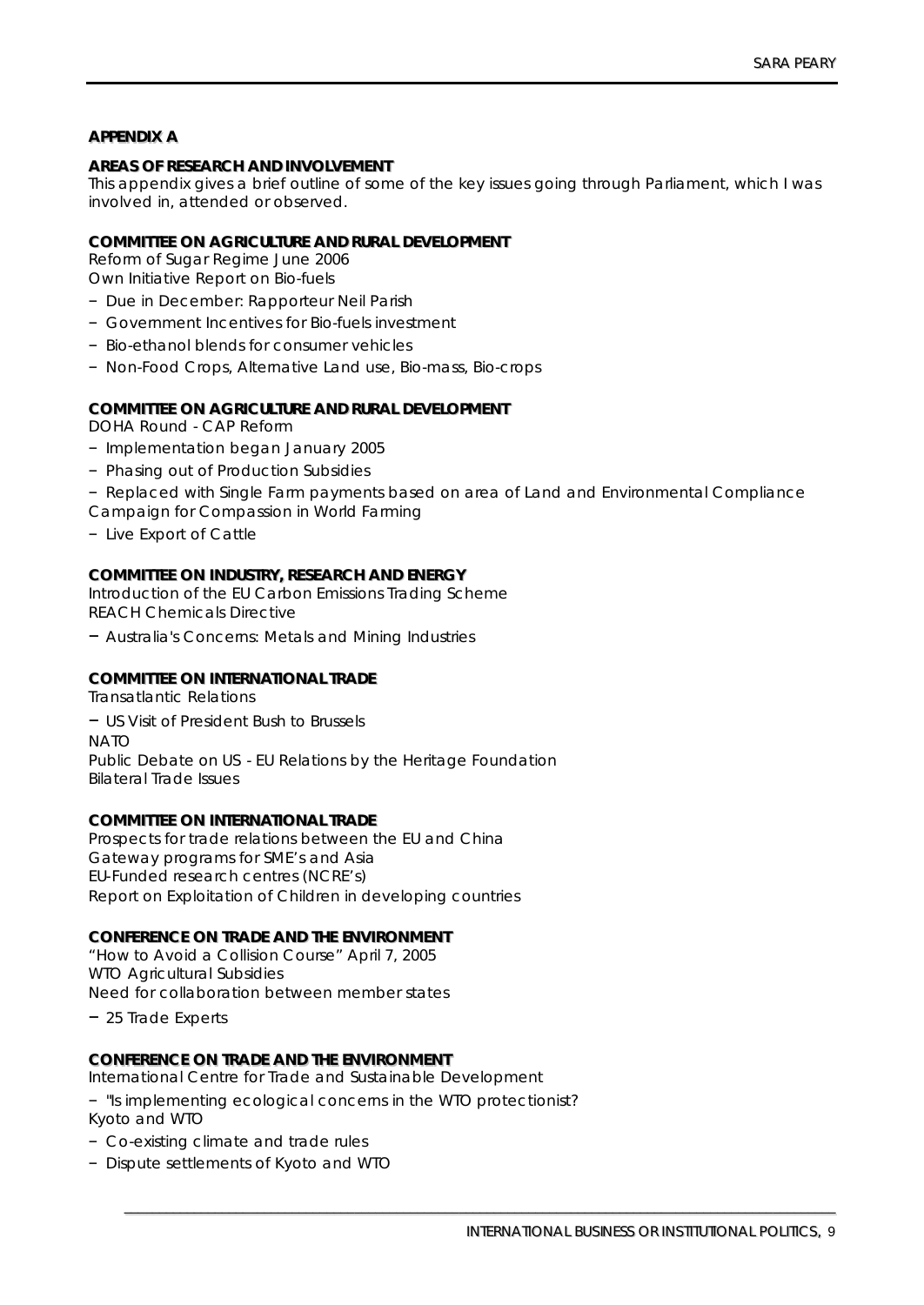# **AUSTRALIIA-NEW ZEALAND DELEGATIION**

Australia Delegation Visit: Discussions, Scheduling Upcoming visit of Delegation Members to New Zealand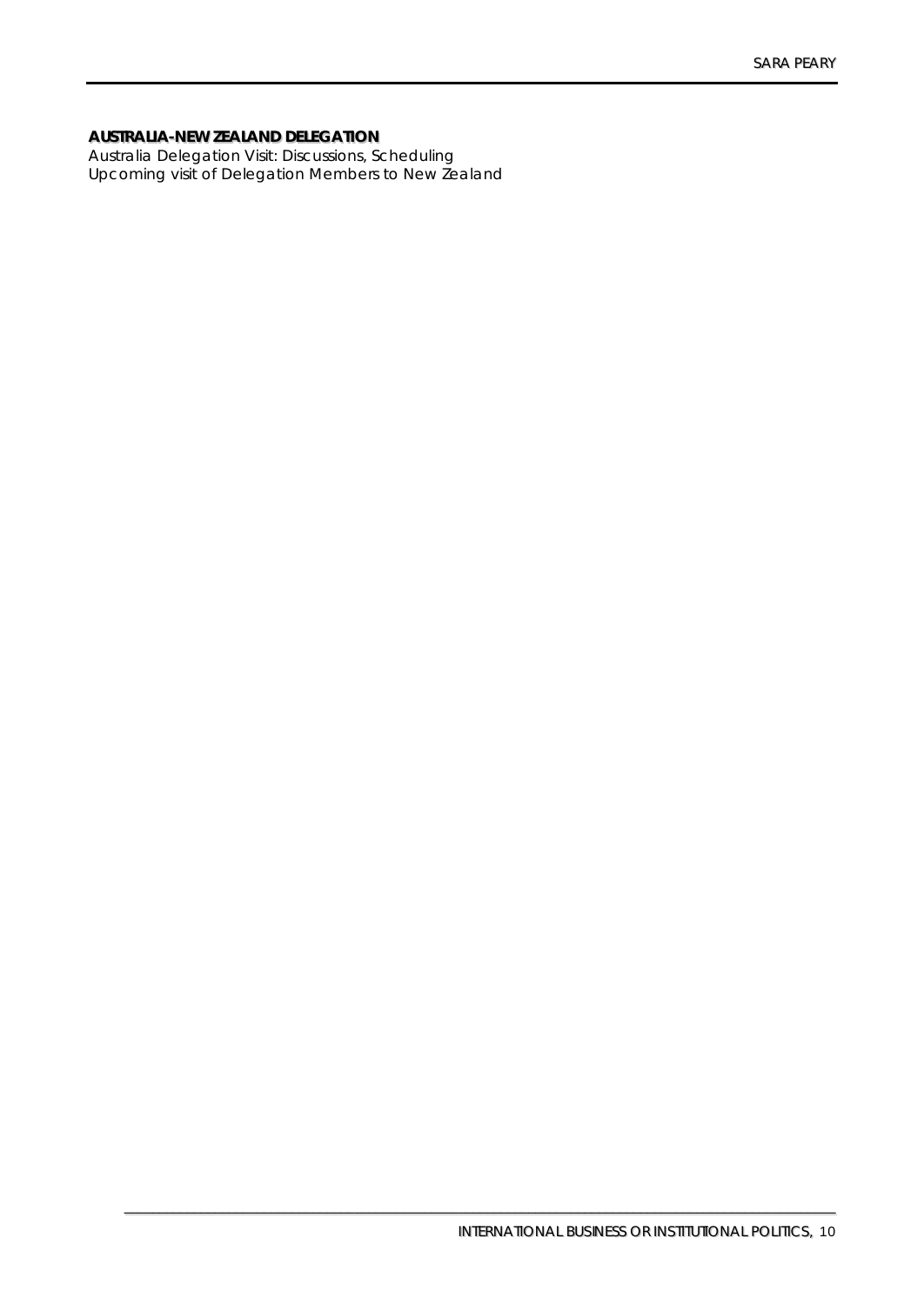## **APPENDIIX B**

## **MAKIING THE MOST OUT OF THE OPPORTUNIITY**

For many who venture off to Europe, Belgium may not be at the top of their must see list. From my previous experiences in Europe, I would have to admit I fell into this category. Yet there is something surprising about having minimum expectations and I quickly found myself intrigued and impressed with Brussels and the surrounding Belgian countryside. While my primary motive was to fully experience work in the European Parliament, I was fortunate to have active colleagues and friends, who included me on some great adventures, which I thought might be interesting to anyone planning a move to Brussels. Of course these adventures are not covered by the NCRE stipend, so plan accordingly.

### **BRUSSELS AND SURROUNDIING BELGIIUM**

After living a few months in Brussels, I found the city has quite a few hidden treasures worth exploring. While most visitors would make their first stop the Grand Place with its gold dripping structures and cobblestone cafes, I avoided this tourist trap and others until my last few weeks in town. Instead I enjoyed walking through the markets on the weekends, joining friends and colleagues at the Parliament's nearby Plaza Luxembourg for a drink and a chat after work, and venturing off to little locals spots in the city. Some of the best cafes just a short walk from the Parliament are in Boniface, a tight square of restaurants and cafes cornered by a steep cathedral face. Another good dining area is around Saint Geri, with an eclectic range of restaurants, cafes and bars.

I was very fortunate to have extremely affordable accommodation with YWAM, International, a non-profit organization I had previously worked with in Australia and Thailand, who maintains a variety of bases in over 800 locations worldwide. The Brussels base happened to be perfectly situated in Etterbeek, just a 20-minute walk from the Parliament on Ave des Celtes near the famous Parc Cinquantenaire. The international organization runs a pregnancy crisis and counseling centre called Alternatives, a café where they often have live music and special events, as well as one of the only Christian bookstores in Brussels that carries English language books, CDs and DVDs. YWAM bases are always a great place to be, with a global mix of staff, programmes, and community involvement and I was thankful to be around inspiring and devoted staff members and visiting volunteers. My home in Etterbeek was just steps away from the Parc Cinquantenaire, a great place to enjoy tossing a rugby ball with friends, taking a jog around the Parc, or enjoying the shade and a good book. I did hear a few stories of muggings in the Parc at night, so I would not advise walking through alone after dark. Overall, I felt like Brussels was a pretty safe place, but as in any bustling city it is always good to be aware of your surroundings and try to walk with a friend or in a lit area after dark.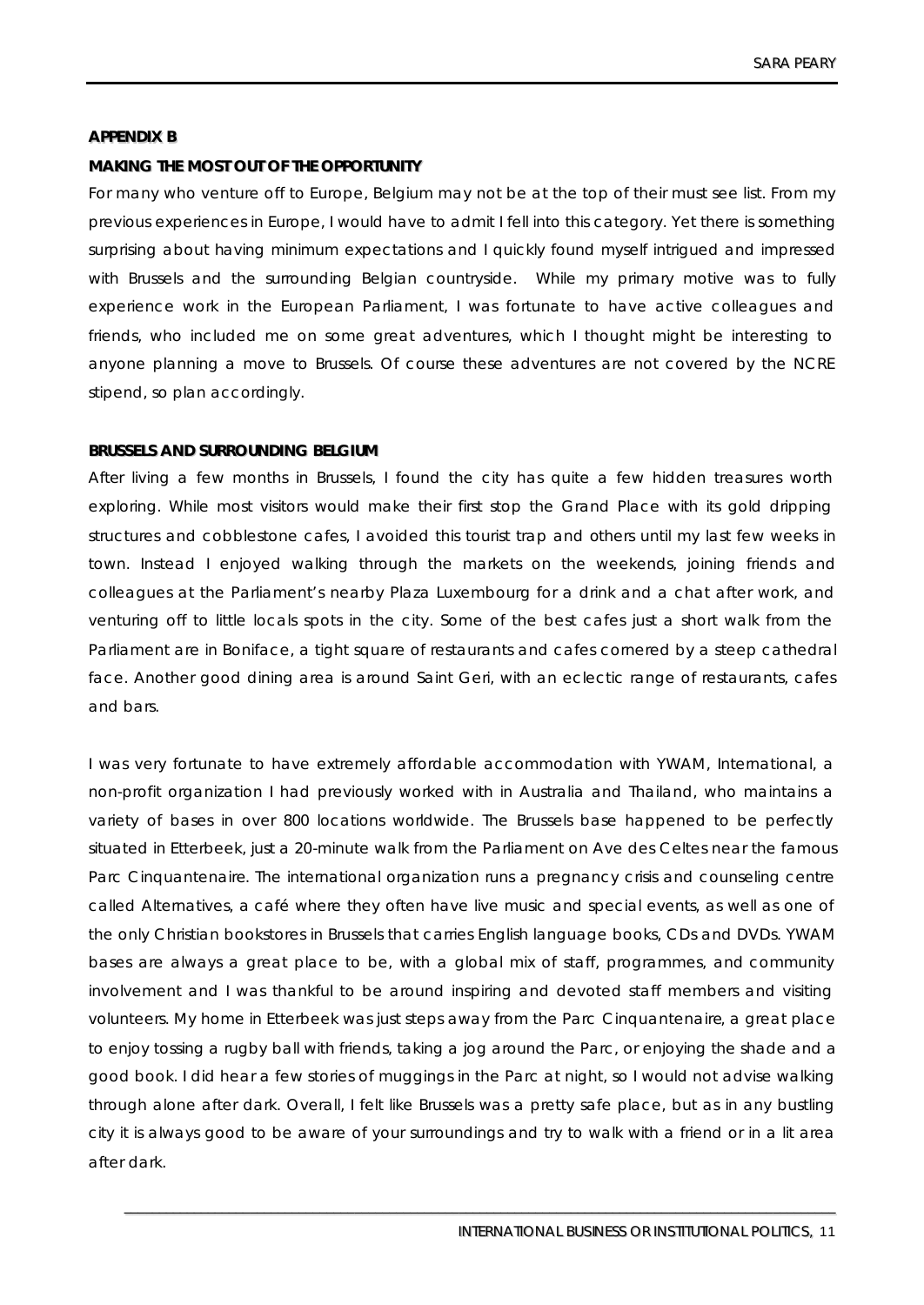I must admit to Jeffrey McNeill's that I never tried the pommes frites in Place Jordan, perhaps in fear of heart attack or because I usually ate too many pommes frites at the Parliament during lunch, but I do recommend the great sushi place just around the corner. Because I lived so close to the European Institutions area, I rarely used the bus or metro, unless going into the central city. If you are situated within walking distance to the Parliament, I suggest purchasing 10 trip, (Diez voyages) which cost about 10 euros and can be used on any bus or metro as needed.

# **SNOW IN THE CITY**

I must mention that in Brussels in February, it can snow. I was quite surprised the first time I noticed whirls of white streaming past the Parliament window. A few friends from the Parliament and I decided to make the most of it and go "skiing" in Belgium over the weekend. After the scenic twohour drive, we arrived at the mountain. Only, there was no mountain at all. No Mt.Hutt, no Aspen, not even a Rueapahu. Yet we noticed everyone parking and walking down the road with their skis. We figured it must be hidden in the distance, and we just had to rent the skis there, park and perhaps shuttle to the lifts. The website had said, three "pists" (that's three "runs" in Californian), and it was very affordable, so we ventured off, picked up some skis and walked the kilometer or so in the direction of the others. Through some trees and around a bend, we noticed we were standing on the top of the main pist! Except it looked more like the sloping hill in the neighbor's back yard, and it was shorter than the kilometer walk we had just taken lugging the skis from the car. What seemed like a stone's throw away was the bottom of the slope, and one rope tow "lift" which was clearly injuring more skiers than it actually dragged up the hill. To their credit, the snow was amazing and had we actually had snowboards like we were hoping for, and an incline of any sort it would have been amazing. On the drive home we did find a beautiful forest surrounding an old stone farmhouse turned restaurant, which maintained a bison farm for entertainment. It was incredible to see the thick-coated bison run through deep blankets of snow. Unforgettable for the scenery, but if you are really into skiing or snowboarding, I'd advise an alternative journey to perhaps Chamonix, France.

#### **ROYAL GARDENS**

I happened to be in Brussels during the rare opening of the Royal Gardens, which only takes place two weeks of the year. These picturesque greenhouses and hillside views of Belgium are well worth the small entry fee and bus ride to the edge of town. It amazed me how intricate the collection was from flowers to trees, even tropical plants and ferns with large koru's reminding me of home.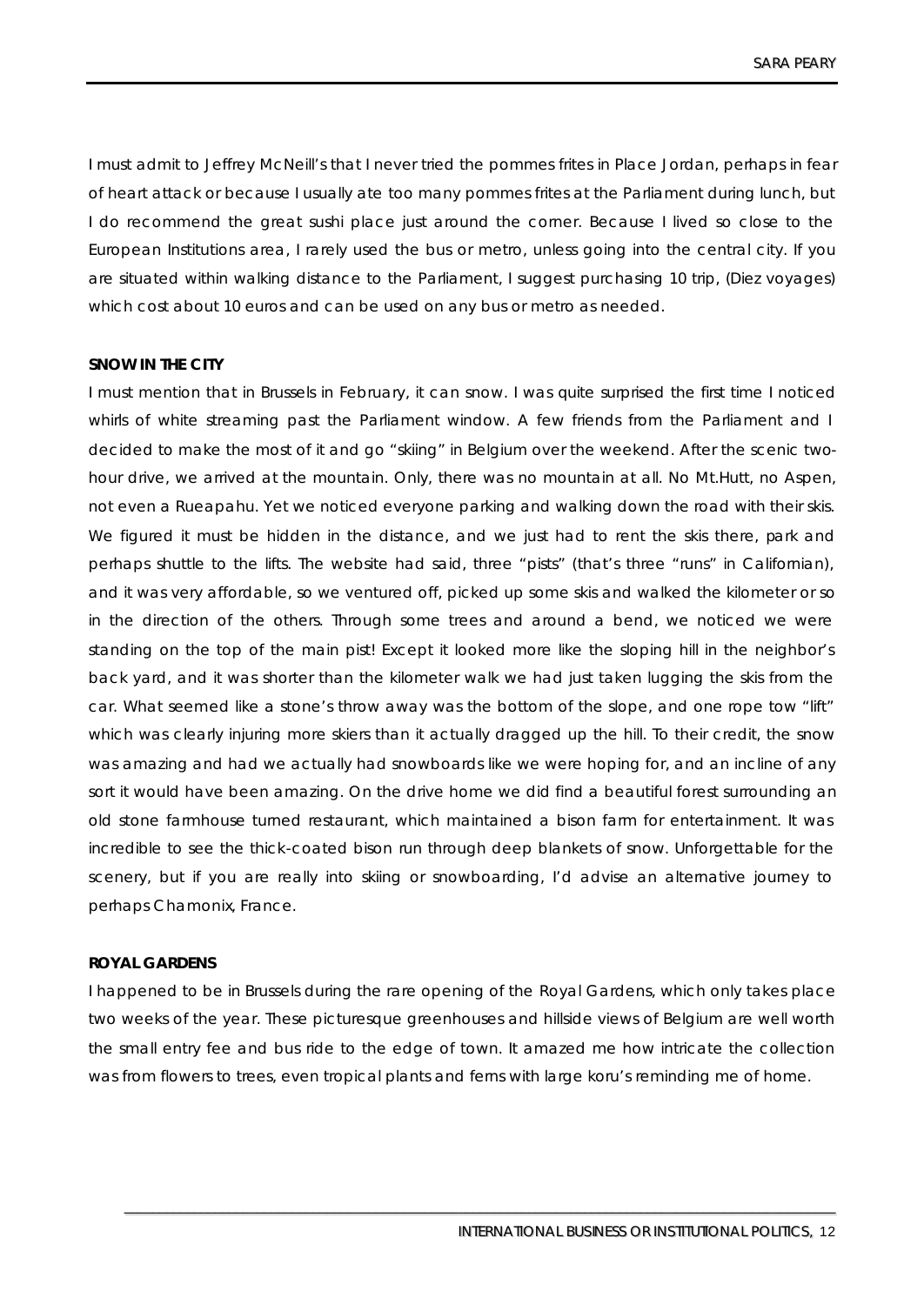# **PLACE SAINT CATHERINE & LIVE MUSIC**

One of my favorite weekends was spent around Place Saint Catharine sitting in the window of Monk, a centuries old building recently renovated to a café with thick dark wood floors and walls and a baby grand piano in the center of the cafe for casual live entertainment. I happened to be there when a member of the Buena Vista Social Club was playing in the warmth of the spring sun among many parliament friends. It was a bit like Cuba meets Europe. I greatly encourage those in Brussels to seek out the special events on during their time in the city, as many talented musicians, performers and art exhibits are frequent in the city.

# **WATERLOO, ANTWERP & GHENT**

Surrounding Brussels I explored the battlegrounds of Waterloo, on a particularly freezing day arriving to a mound of displaced dirt with a grand looking statue of a lion resting on the peak. It was interesting to see the location of such a commemorated battle, however the opportunities for exploration are a bit limited in Waterloo. Alternatively, great place for shopping and a city walk is Antwerp, just outside of Brussels and convenient by either train or car. It's the Diamond capitol of the world, but is also lined with cute cafes, more international fashion retailers, and a rich history of architecture and heritage.

Ghent is a perfect town to check out on a lazy weekend, and I ended up going twice. I had the wonderful opportunity to attend the Buscolla Symphony Orchestra, where my colleague and friend form the Parliament, Helen Gale, starred playing the cello. Ghent is also home to one of my favorite Belgian beers, Jan van Ghent, only found locally, coming in a unique paper-wrapped thick glass bottle. The city also boasts a castle, a few cathedrals, and a peaceful river lined with places for an afternoon coffee.

# **LEUVEN & KNOKKE**

While any tourist guide would likely lead you to Brugge with its specialty shops of chocolate and lace, and the astounding architecture and horse drawn carriages, I was much more drawn to Leuven's weekend markets, and Knokke's beachside boardwalk. Leuven, is only about 20 minutes from Brussels, and on Easter weekend was filled with festival dancing groups from all the European member states, fresh farmers markets, and people selling odds and ends. The beach at Knokke was a great escape to my city life, with sweeping white sand reminiscent of California, an all too built up boardwalk, a wonderfully jumpy dog named after Winston Churchill, and an overall great place to enjoy the sunshine and a coastal walk.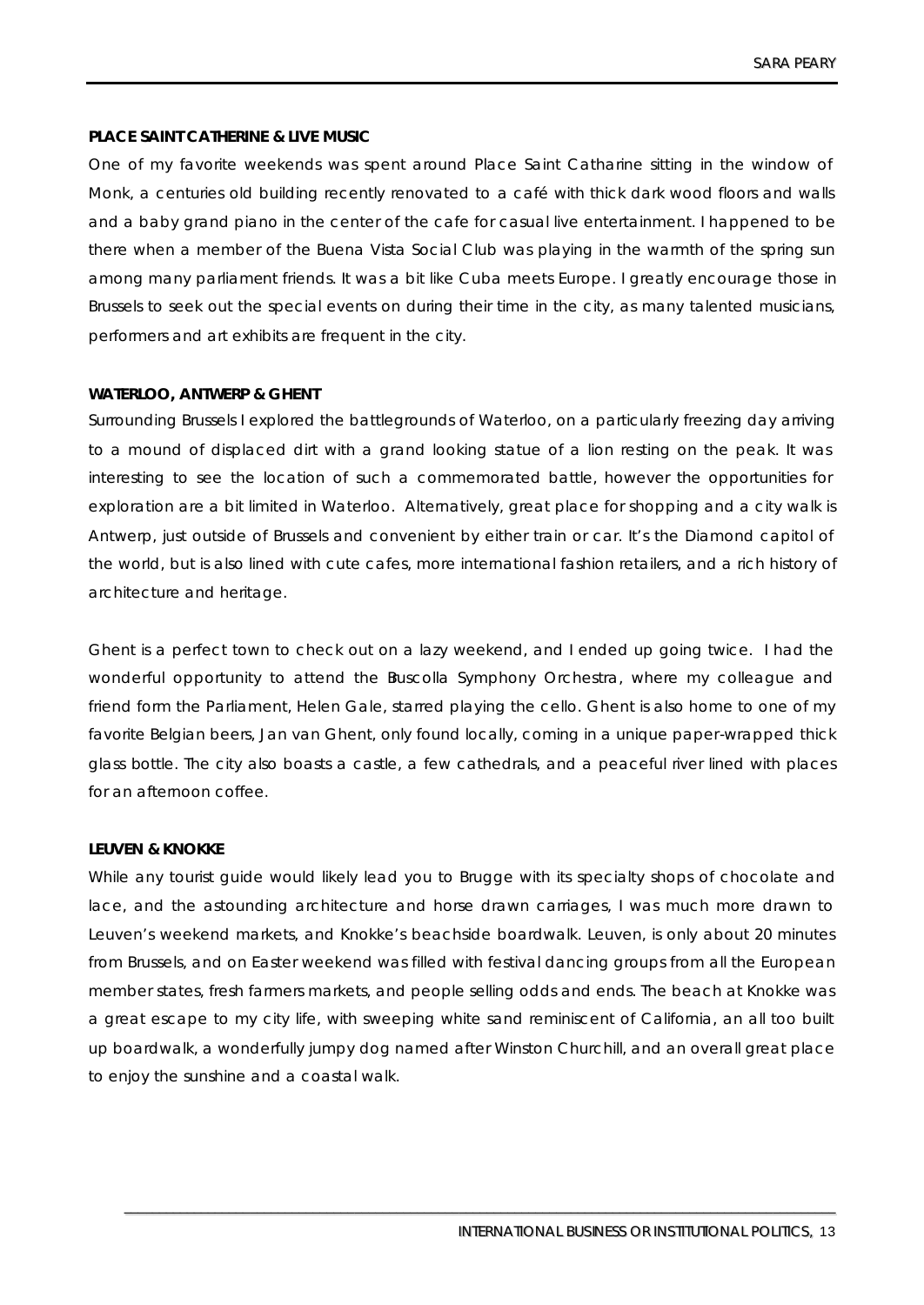## **OUTSIDE BELGIUM**

I was blessed to spend a weekend sharing the joys of commitment and training with a few Parliament colleagues and friends at the 2005 Paris Marathon. With Paris only an hour and a half train ride away, and the prospects of witnessing something I always assumed was an impossible task, I signed up to support the team, along with Helen Gale, from the Office of Geoffrey Van Orden. Never did I imagine the life changing experience of watching 70,000 people of all shapes sizes, races, ages and sexes run a grueling 42 kilometers from the Arc D' Triumph down the Champs Élysées, and throughout the city. Helen and I ran a marathon ourselves trying to meet and cheer for our colleagues and friends at different points of the Paris course. It was truly inspiring to watch the variety of people take on this challenge, commit to it, and complete it. Inspiration enough to even get me running!

#### **STRASBOURG**

As the second home to the European Parliament, this unique French and German bordering city has an eclectic range of cafes, cobblestone alleyways and elaborate European Institutions. The city comes alive for the week as members and staff from the EU institutions pour in for one week of the month. Strasbourg is fairly pleasant to get around, and is welcoming to a Parliament newcomer, but as hotels rooms fill and restaurants book, I recommend planning ahead if possible. The Parliament itself in Strasbourg is not so easy to navigate, its no wonder its design resembles the ancient Tower of Babel, as confusion is quite an attribute when trying to negotiate its plethora of hallways, lifts and split level floors. But fear not, a few weeks of exploring the nooks and crannies will prove quite the adventure.

Some of my most memorable experiences were at the monthly Prayer Breakfasts, held in Strasbourg. Here a number of Members of Parliament and other Parliament staff representing a range of Member States and political parties meet to discuss the biblical relevance of key EU issues, share stories of need or success and pray collectively for the EU issues at hand. Diversity is represented not only by nationality in these Prayer Breakfasts but also by the variety of Christian denominations, including Catholics, Protestants alike. This is a side of the European Parliament many would never see, but I attest that witnessing politicians heartfelt beliefs, and true care for the people of Europe and the issues therein, is quite an experience. There are also weekly prayer meetings in the Parliament in Brussels, which many assistants, translators and Secretariat staff attend.